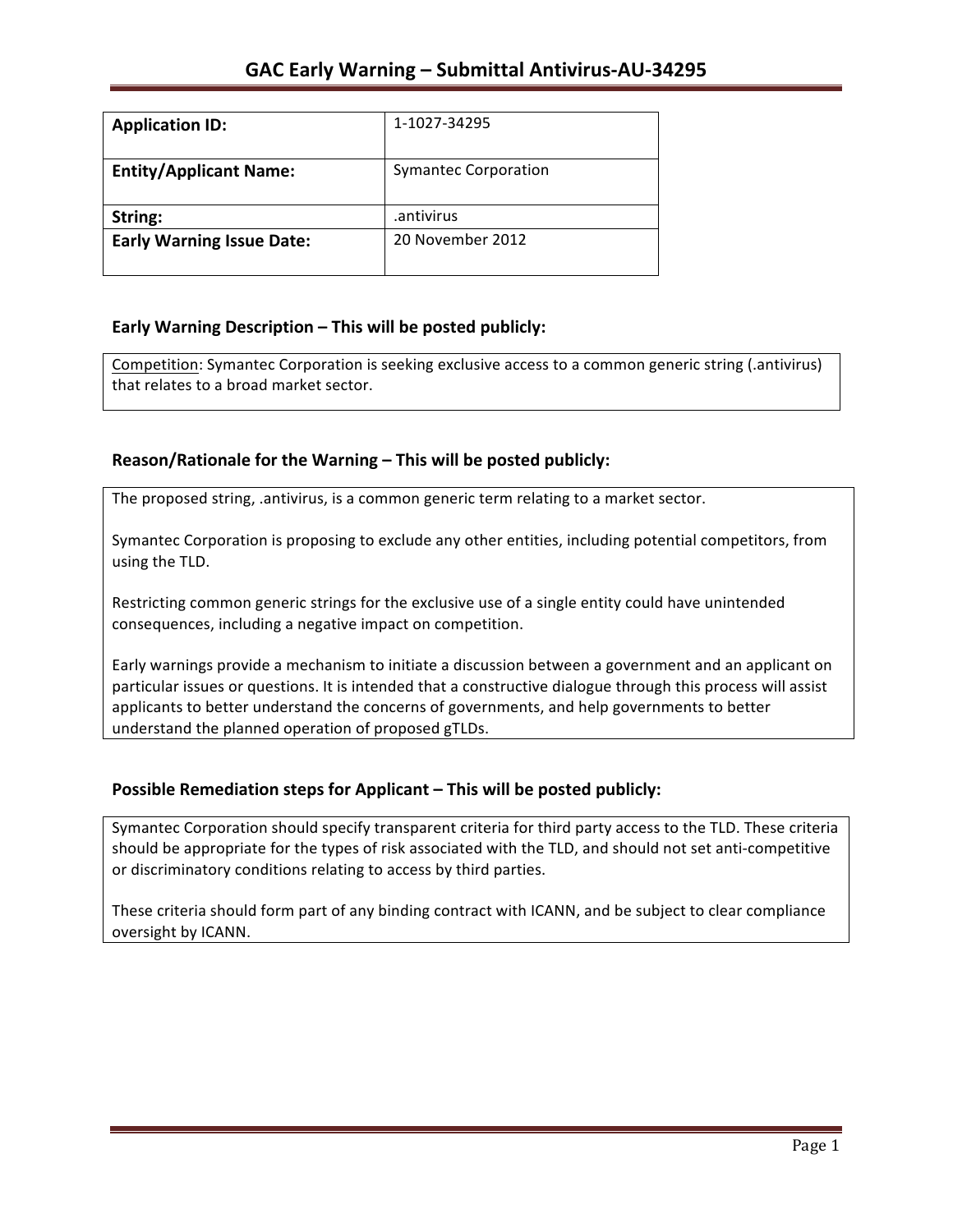## **Further Notes from GAC Member(s) (Optional) – This will be posted publicly:**

This Early Warning is from the Department of Broadband, Communications and the Digital Economy (DBCDE), on behalf of the Australian Government. In the first instance, communications and responses to this early warning should be emailed to gacearlywarning@gac.icann.org, with the text "Australian EW" and the application ID in the subject field.

# **INFORMATION FOR APPLICANTS**

## **About GAC Early Warning**

The GAC Early Warning is a notice only. It is not a formal objection, nor does it directly lead to a process that can result in rejection of the application. However, a GAC Early Warning should be taken seriously as it raises the likelihood that the application could be the subject of GAC Advice on New gTLDs or of a formal objection at a later stage in the process. Refer to section 1.1.2.4 of the Applicant Guidebook (http://newgtlds.icann.org/en/applicants/agb) for more information on GAC Early Warning.

## **Instructions if you receive the Early Warning**

**ICANN** strongly encourages you work with relevant parties as soon as possible to address the concerns **voiced in the GAC Early Warning.** 

#### **Asking questions about your GAC Early Warning**

If you have questions or need clarification about your GAC Early Warning, please contact gacearlywarning@gac.icann.org. As highlighted above, ICANN strongly encourages you to contact gacearlywarning@gac.icann.org as soon as practicable regarding the issues identified in the Early Warning. 

#### **Continuing with your application**

If you choose to continue with the application, then the "Applicant's Response" section below should be completed. In this section, you should notify the GAC of intended actions, including the expected completion date. This completed form should then be sent to gacearlywarning@gac.icann.org. If your remediation steps involve submitting requests for changes to your application, see the change request process at http://newgtlds.icann.org/en/applicants/customer-service/change-requests.

In the absence of a response, ICANN will continue to process the application as submitted.

#### **Withdrawing your application**

If you choose to withdraw your application within the 21-day window to be eligible for a refund of 80% of the evaluation fee (USD 148,000), please follow the withdrawal process published at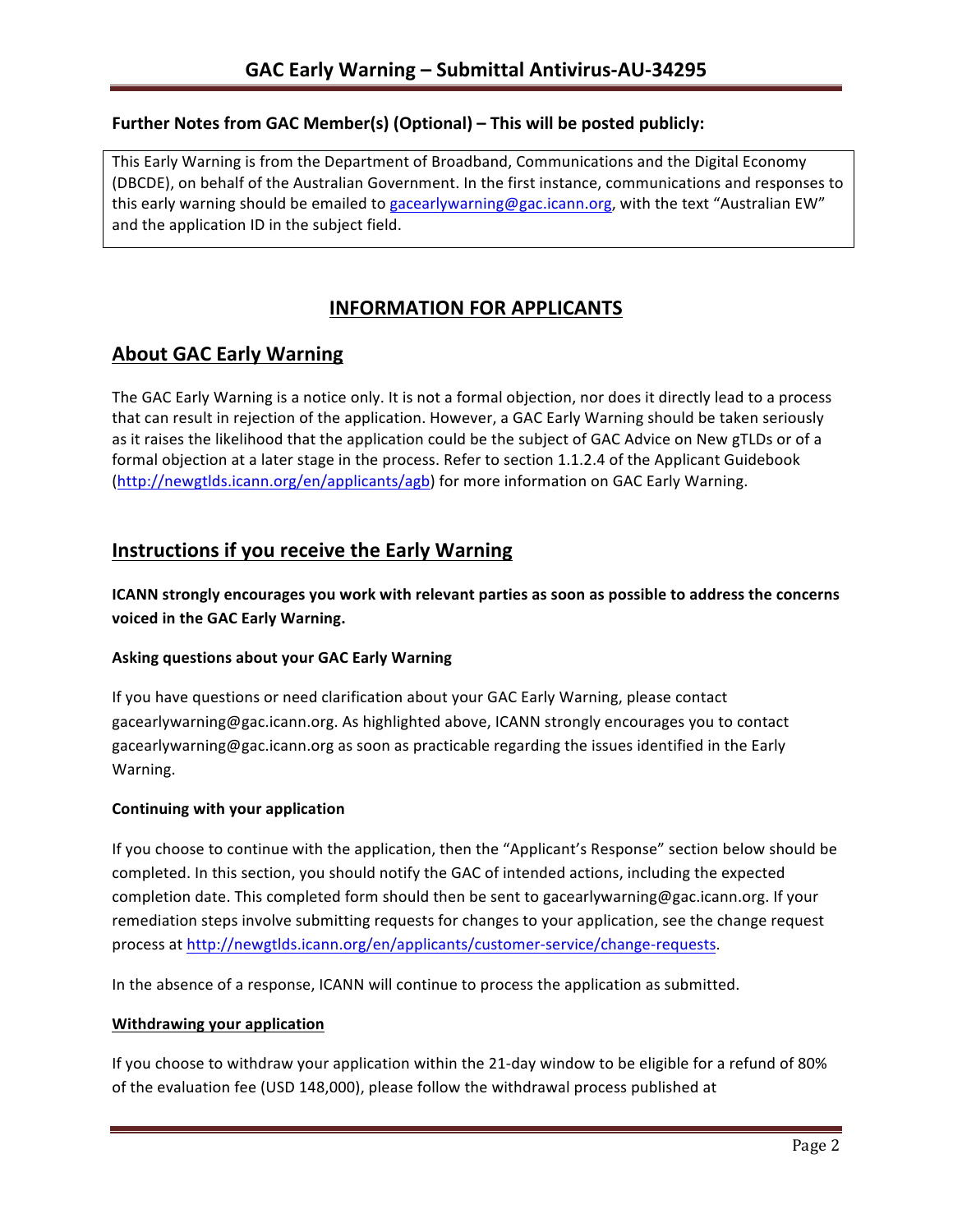http://newgtlds.icann.org/en/applicants/customer-service/withdrawal-refund. Note that an application can still be withdrawn after the 21-day time period; however, the available refund amount is reduced. See section 1.5 of the Applicant Guidebook.

For questions please contact: gacearlywarning@gac.icann.org

**Applicant Response:**